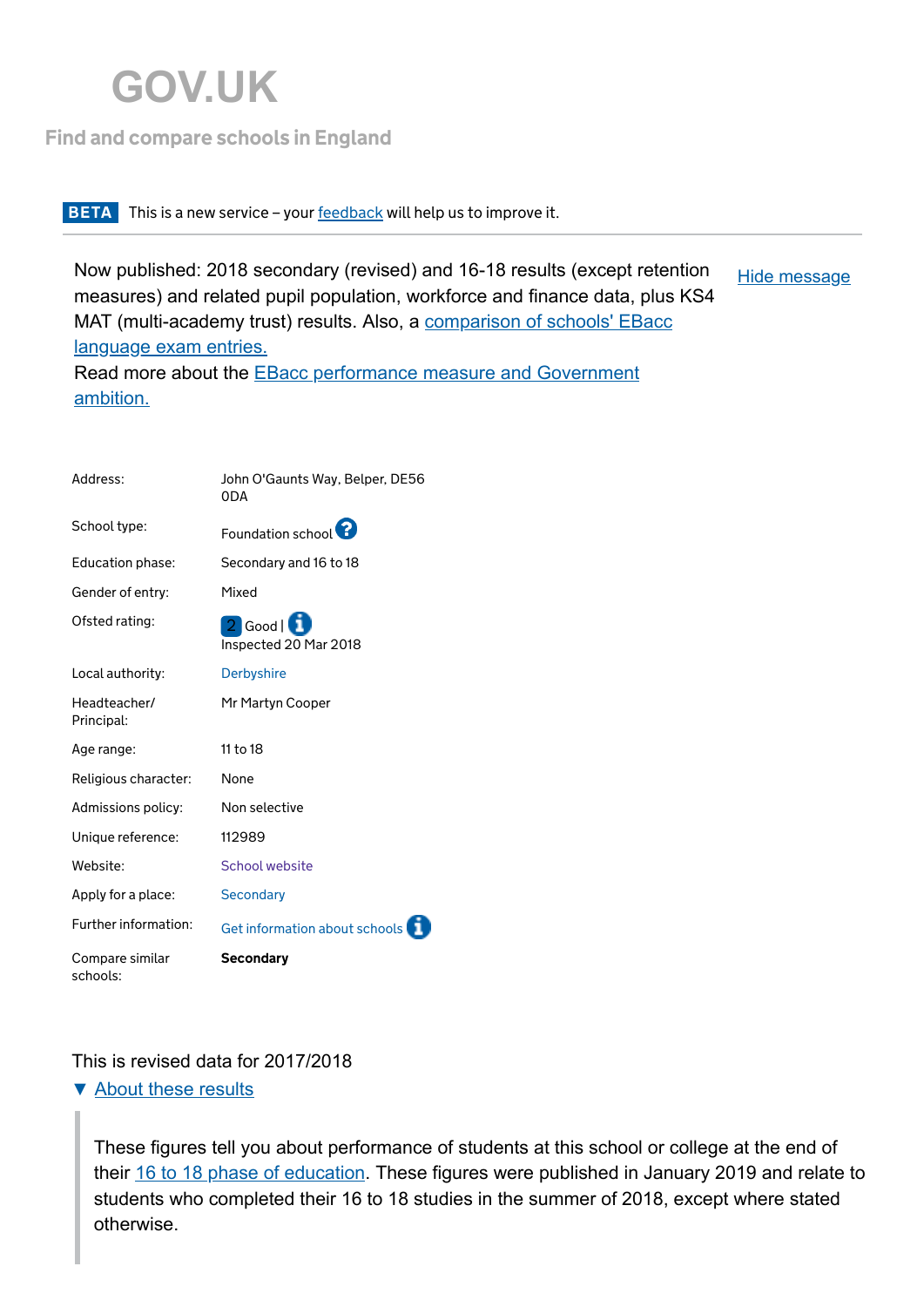The number of students shown for each type of qualification is the number who completed their 16 to 18 study at this school or college in 2018. Some students are included in more than one group - for example, a student who studied an A level will be counted in 'A levels' but also in 'Academic qualifications'.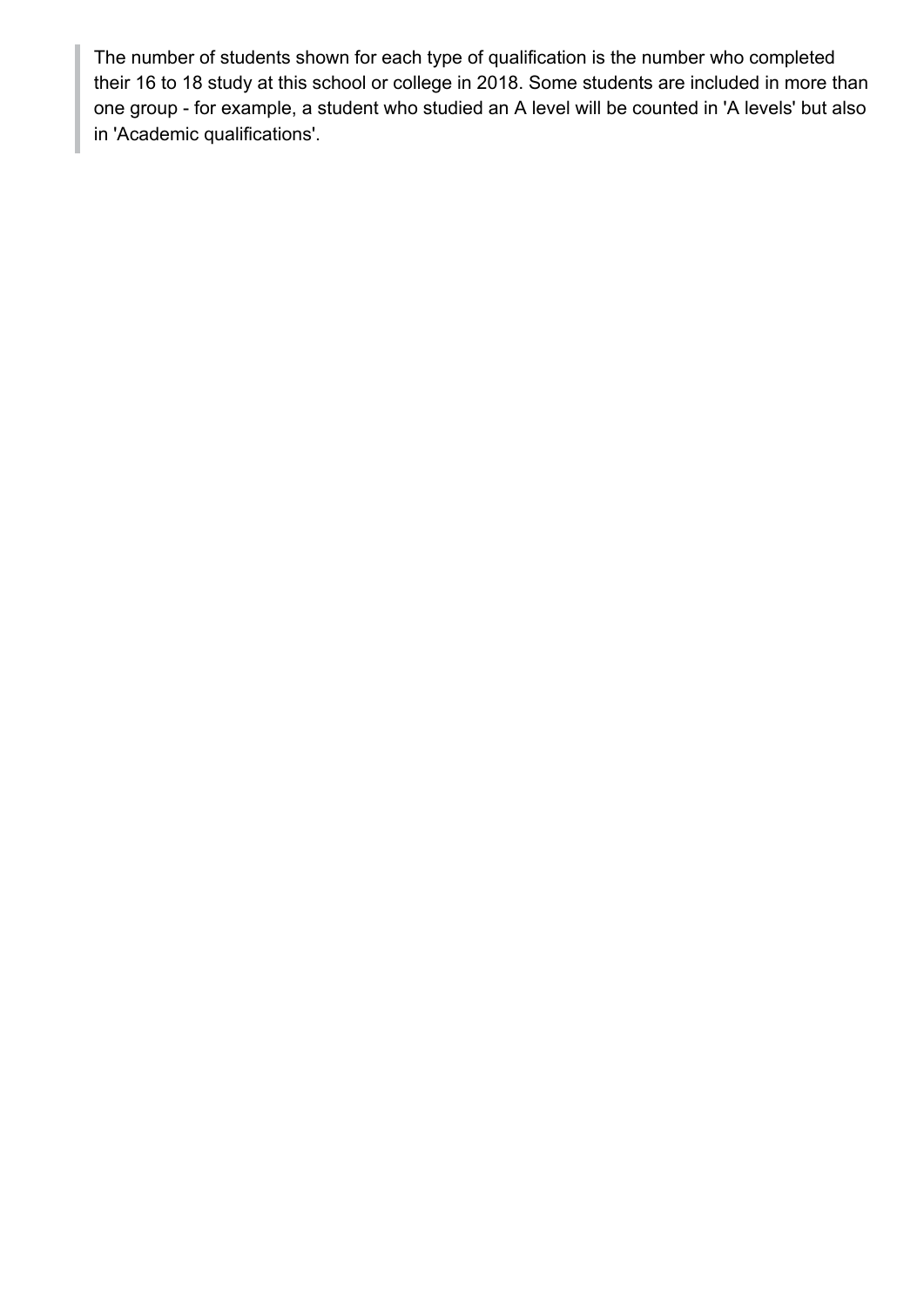# Advanced level qualifications (level  $30$ )

### **[A levels](javascript:)**

113 students

These figures are based on students who entered at least one A level or AS level. A levels are available in a wide range of subjects, including English, maths, sciences, languages and humanities. The primary purpose of A levels is to prepare students for degree-level study at university. For further details, see the 16 to 18 Accountability Technical Guide.

### **Progress score**

| <b>Average</b>                                |                                 |       | -0.09 |
|-----------------------------------------------|---------------------------------|-------|-------|
| <b>Average result 8</b>                       |                                 |       |       |
|                                               | <b>Average Points</b><br>result |       |       |
| School / college                              | C.                              | 30.12 |       |
| Derbyshire state-funded<br>schools / colleges | C.                              | 31.05 |       |
| England all schools<br>schools / colleges     | C+                              | 33.33 |       |

# **% of students completing their main study programme**

This data will not be available for publication until March 2019. 2016/2017 data can be found in the [download section.](https://www.compare-school-performance.service.gov.uk/download-data)

### **[Additional data](javascript:)**

|                                                                  | School /                   | Local authority state-    | England all schools / |
|------------------------------------------------------------------|----------------------------|---------------------------|-----------------------|
|                                                                  | college                    | funded schools / colleges | colleges              |
| Achieving AAB or higher in at least 2<br>facilitating subjects ? | 16.3%<br>(80)<br>students) | 13.8%                     | 16.2%                 |

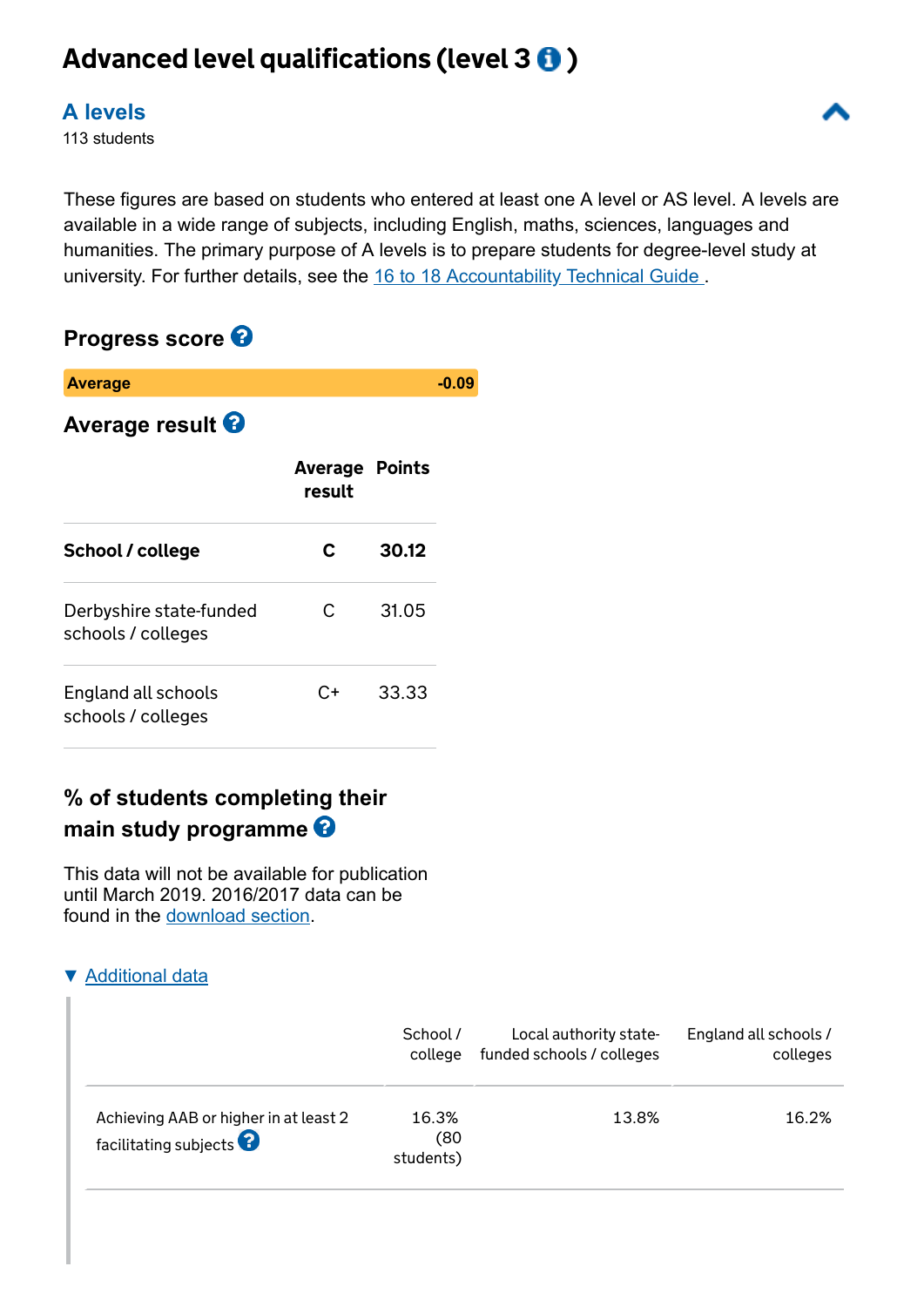|                                                                                                                      | School /<br>college                                    | Local authority state-<br>funded schools / colleges                                                                 | England all schools /<br>colleges          |
|----------------------------------------------------------------------------------------------------------------------|--------------------------------------------------------|---------------------------------------------------------------------------------------------------------------------|--------------------------------------------|
| Grade and points for a student's best 3<br>A-levels <sup>2</sup>                                                     | Grade:<br>$C+$<br>31.96<br>points<br>(80)<br>students) | Grade: C+<br>33.03 points                                                                                           | Grade: C+<br>33.59 points                  |
|                                                                                                                      | School /<br>college                                    | Local authority state-<br>funded schools /<br>colleges                                                              | England state-funded<br>schools / colleges |
| % of students retained for a second<br>year in their main study programme<br>(number of students enrolled) $\bullet$ |                                                        | This data will not be available for publication until March<br>2016/2017 data can be found in the download section. | 2019.                                      |

### ▼ [Disadvantaged students](javascript:)

enrolled)

Disadvantaged students are those who attract pupil premium funding at the end of key stage 4, meaning students claiming free school meals at any point in the previous six years, students in car and those who left care through adoption or another formal route. The performance of disadvantaged students is compared with the local authority and the England average for 'other', where other means non - disadvantaged students.

|                                                                         | School / college           | Local authority state-                                                                                                    | England state-funded     |
|-------------------------------------------------------------------------|----------------------------|---------------------------------------------------------------------------------------------------------------------------|--------------------------|
|                                                                         | disadvantaged              | funded schools / colleges                                                                                                 | schools / colleges other |
|                                                                         | students                   | other students                                                                                                            | students                 |
| Number of students                                                      | 8                          | 2310                                                                                                                      | 218882                   |
| Progress score (confidence                                              | $-0.54$                    | $\overline{\mathsf{NA}}$                                                                                                  | 0.00                     |
| interval)                                                               | $(-1.11 \text{ to } 0.03)$ |                                                                                                                           | (0.00 to 0.01)           |
| Average grade (points)                                                  | E+                         | C                                                                                                                         | C+                       |
|                                                                         | (14.76)                    | (31.45)                                                                                                                   | (32.82)                  |
| % of students completing<br>main study programme<br>(number of students |                            | This data will not be available for publication until March 2019.<br>2016/2017 data can be found in the download section. |                          |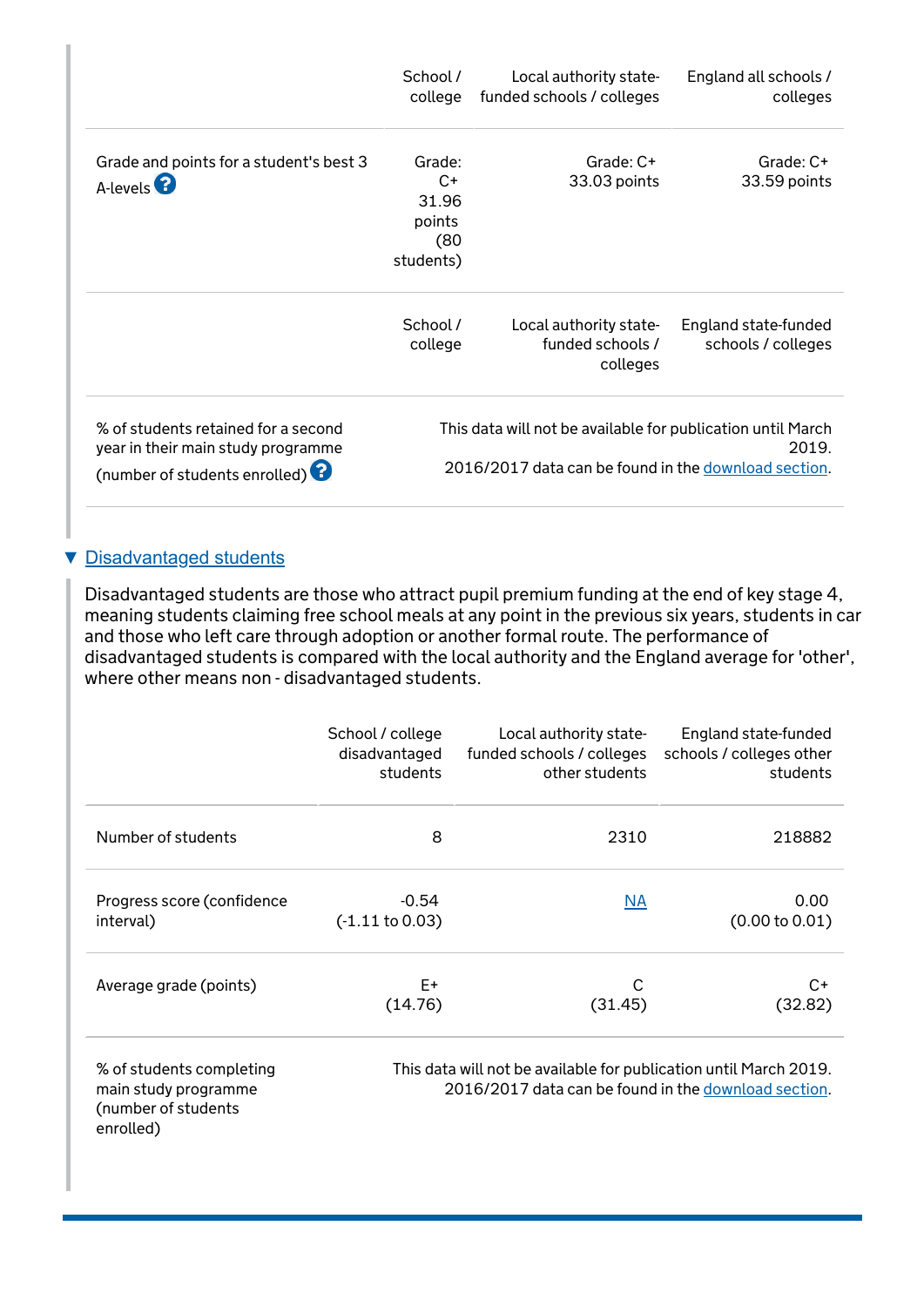Academic qualifications include A levels but also other 'level 3' academic qualifications such as International Baccalaureates and Pre-U. These figures are based on students who were entered for at least one academic qualification that takes the same amount of time to study as an AS level or above. For further details, see the 16 to 18 Accountability Technical Guide.

# **Progress score**

| <b>Average</b>                                |                                 |       |  |
|-----------------------------------------------|---------------------------------|-------|--|
| <b>Average result 8</b>                       |                                 |       |  |
|                                               | <b>Average Points</b><br>result |       |  |
| School / college                              | C                               | 30.12 |  |
| Derbyshire state-funded<br>schools / colleges | C                               | 31.16 |  |
| England all schools<br>schools / colleges     | C+                              | 33.66 |  |

# **% of students completing their main study programme**

This data will not be available for publication until March 2019. 2016/2017 data can be found in the [download section.](https://www.compare-school-performance.service.gov.uk/download-data)

### ▼ [Additional data](javascript:)

|                                                            | School / | Local authority state-    | England all schools / |
|------------------------------------------------------------|----------|---------------------------|-----------------------|
|                                                            | college  | funded schools / colleges | colleges              |
| Achieving advanced level maths<br>qualifications $\bullet$ | 16.5%    | 28.3%                     | 28.8%                 |
|                                                            | School   | Local authority state-    | England state-funded  |
|                                                            | college  | funded schools / colleges | schools / colleges    |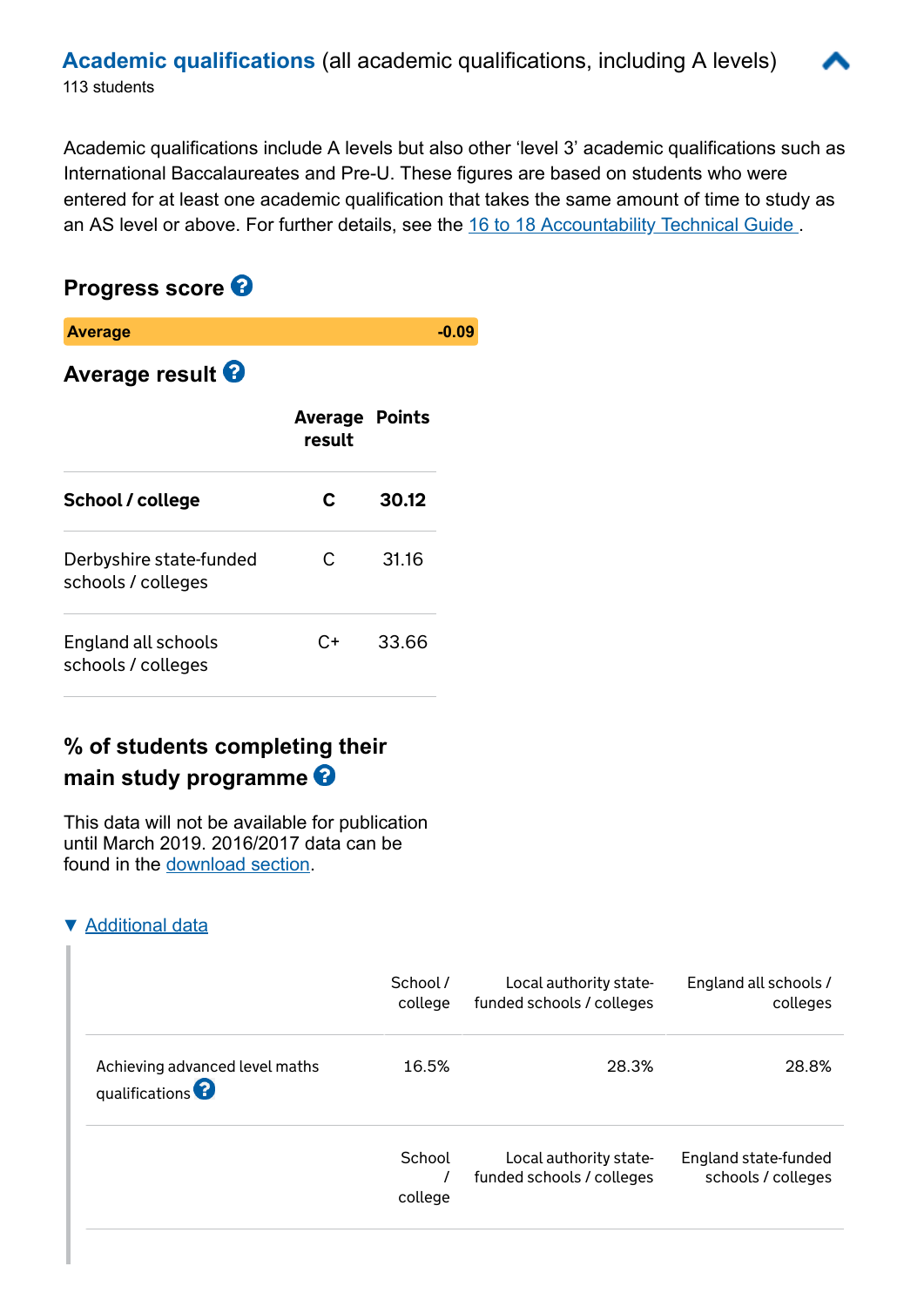|                                                                                                            | School / | Local authority state-                                                                                              | England all schools / |
|------------------------------------------------------------------------------------------------------------|----------|---------------------------------------------------------------------------------------------------------------------|-----------------------|
|                                                                                                            | college  | funded schools / colleges                                                                                           | colleges              |
| % of students retained for a second<br>year in their main study programme<br>(number of students enrolled) |          | This data will not be available for publication until March<br>2016/2017 data can be found in the download section. | 2019.                 |

#### ▼ [Disadvantaged students](javascript:)

Disadvantaged students are those who attract pupil premium funding at the end of key stage 4, meaning students claiming free school meals at any point in the previous six years, students in car and those who left care through adoption or another formal route. The performance of disadvantaged students is compared with the local authority and the England average for 'other', where other means non - disadvantaged students.

|                                                                                      | School / college           | Local authority state-                                                                                                    | England state-funded     |
|--------------------------------------------------------------------------------------|----------------------------|---------------------------------------------------------------------------------------------------------------------------|--------------------------|
|                                                                                      | disadvantaged              | funded schools / colleges                                                                                                 | schools / colleges other |
|                                                                                      | students                   | other students                                                                                                            | students                 |
| Number of students                                                                   | 8                          | 2328                                                                                                                      | 221769                   |
| Progress score (confidence                                                           | $-0.54$                    | NA                                                                                                                        | 0.00                     |
| interval)                                                                            | $(-1.11 \text{ to } 0.03)$ |                                                                                                                           | (0.00 to 0.01)           |
| Average grade (points)                                                               | E+                         | С                                                                                                                         | C+                       |
|                                                                                      | (14.76)                    | (31.57)                                                                                                                   | (33.00)                  |
| % of students completing<br>main study programme<br>(number of students<br>enrolled) |                            | This data will not be available for publication until March 2019.<br>2016/2017 data can be found in the download section. |                          |

### **[Applied general qualifications](javascript:)** (broad vocational qualifications)

6 students

Applied general are qualifications that provide broad study of a vocational area. They are designed to lead to higher education and they include areas such as performing arts, business and health and social care. See [technical and vocational qualifications f](https://www.gov.uk/government/publications/2018-performance-tables-technical-and-vocational-qualifications)or more details. These figures are based on students who were entered for at least one applied general qualification. For further details, see the 16 to 18 Accountability Technical Guide.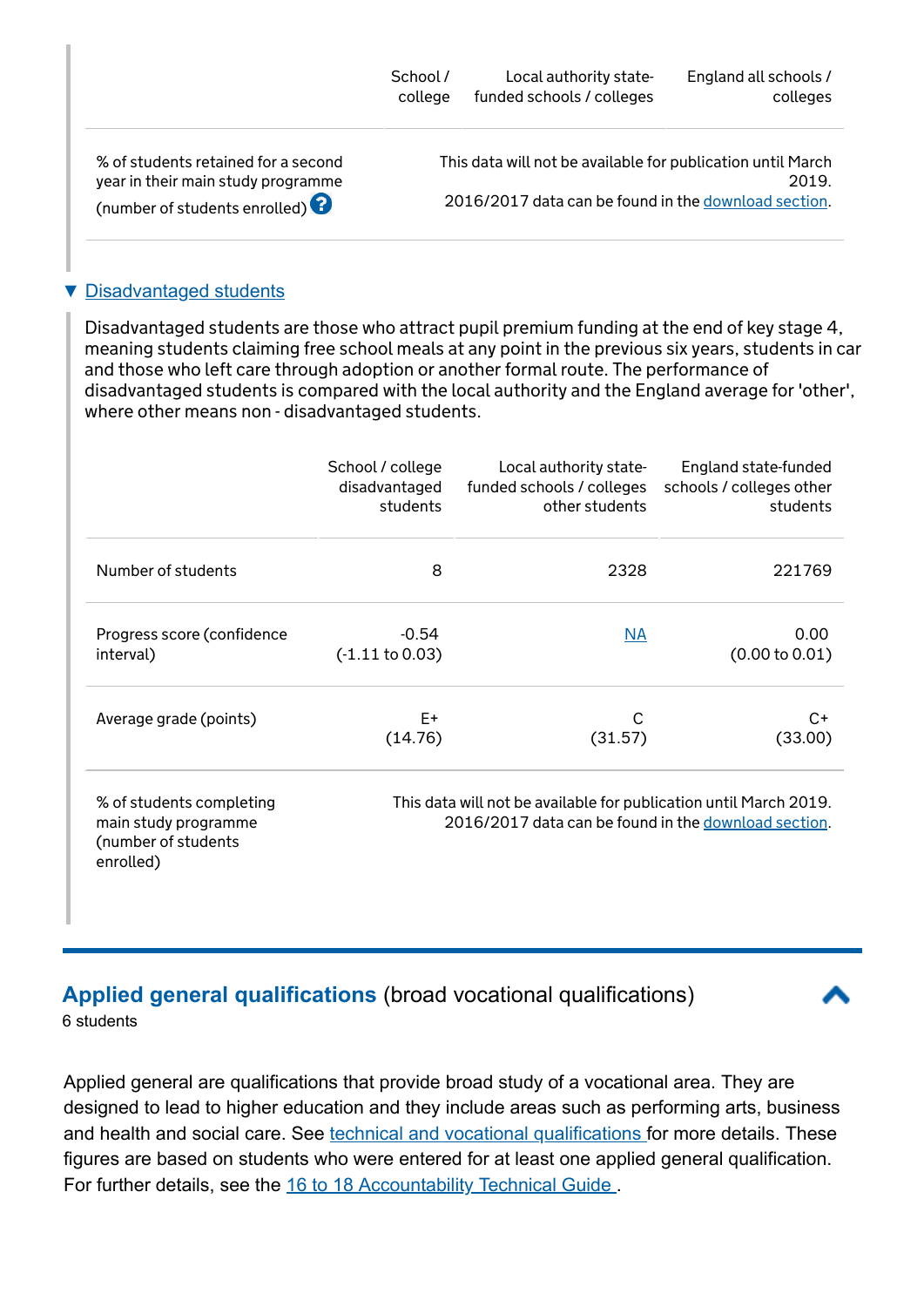### **Progress score**

#### **Average 30.69 -0.69**

# **Average result**

|                                               | <b>Average Points</b><br>result |       |
|-----------------------------------------------|---------------------------------|-------|
| School / college                              | Merit- 20.31                    |       |
| Derbyshire state-funded<br>schools / colleges | Merit+                          | 27.42 |
| England all schools<br>schools / colleges     | Merit+ 28.45                    |       |

# **% of students completing their main study programme**

This data will not be available for publication until March 2019. 2016/2017 data can be found in the [download section.](https://www.compare-school-performance.service.gov.uk/download-data)

### **[Additional data](javascript:)**

|                                                                                                                      | School / | Local authority state-                                                                                              | England state-funded |
|----------------------------------------------------------------------------------------------------------------------|----------|---------------------------------------------------------------------------------------------------------------------|----------------------|
|                                                                                                                      | college  | funded schools / colleges                                                                                           | schools / colleges   |
| % of students retained for a second year<br>in their main study programme (number<br>of students enrolled) $\bullet$ |          | This data will not be available for publication until March<br>2016/2017 data can be found in the download section. | 2019.                |

### **[Disadvantaged students](javascript:)**

Disadvantaged students are those who attract pupil premium funding at the end of key stage 4, meaning students claiming free school meals at any point in the previous six years, students in car and those who left care through adoption or another formal route. The performance of disadvantaged students is compared with the local authority and the England average for 'other', where other means non - disadvantaged students.

| School / college<br>disadvantaged | Local authority state-<br>funded schools / colleges schools / colleges other | England state-funded |
|-----------------------------------|------------------------------------------------------------------------------|----------------------|
| students                          | other students                                                               | students             |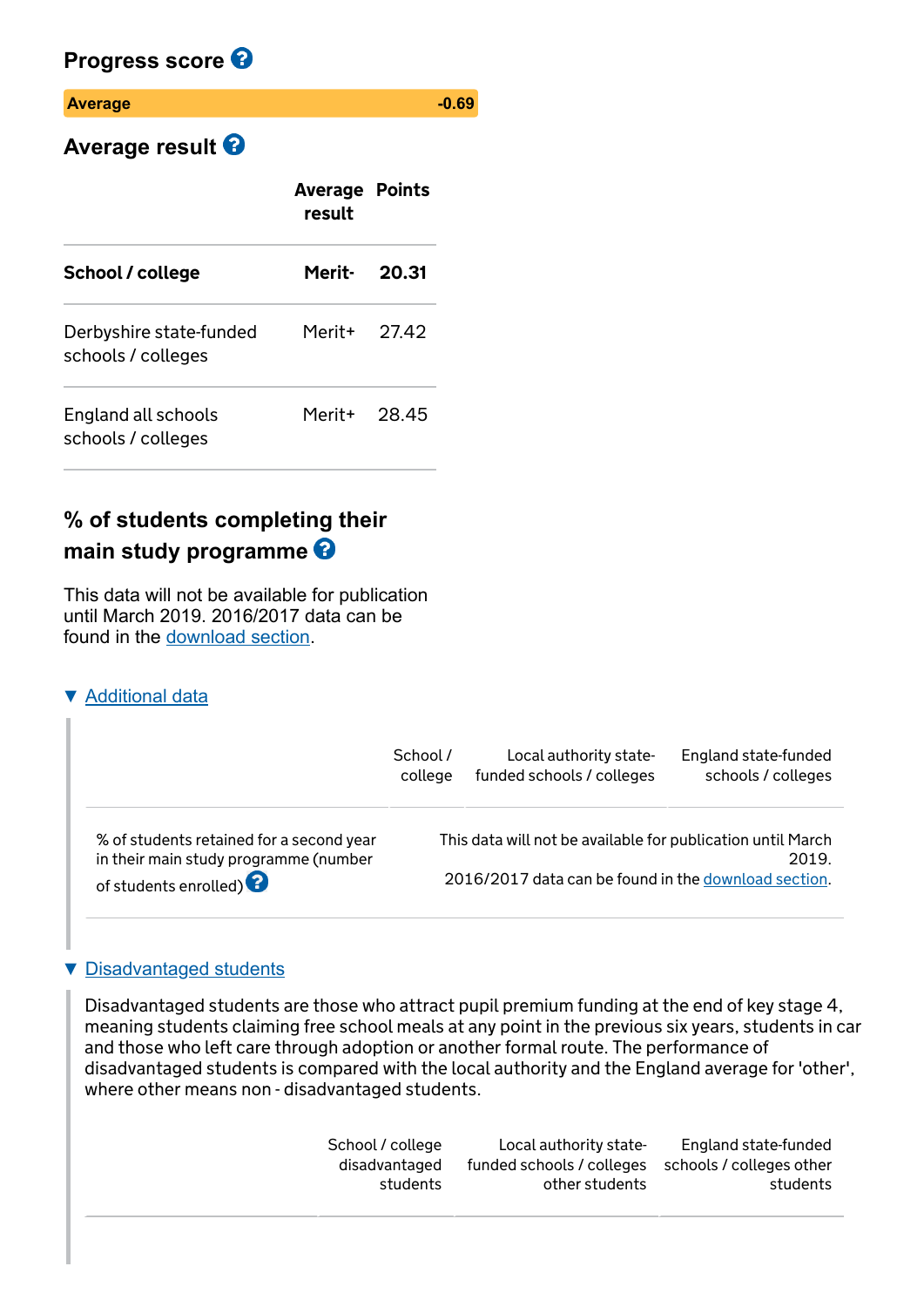|                                                                                      | School / college<br>disadvantaged<br>students | Local authority state-<br>funded schools / colleges<br>other students                                                     | England state-funded<br>schools / colleges other<br>students |
|--------------------------------------------------------------------------------------|-----------------------------------------------|---------------------------------------------------------------------------------------------------------------------------|--------------------------------------------------------------|
| Number of students                                                                   | <b>SUPP</b>                                   | 288                                                                                                                       | 34303                                                        |
| Progress score (confidence<br>interval)                                              | <b>SUPP</b>                                   | NA                                                                                                                        | 0.02<br>(0.01 to 0.03)                                       |
| Average grade (points)                                                               | <b>SUPP</b><br>(SUPP)                         | Merit+<br>(27.73)                                                                                                         | Merit+<br>(28.84)                                            |
| % of students completing<br>main study programme<br>(number of students<br>enrolled) |                                               | This data will not be available for publication until March 2019.<br>2016/2017 data can be found in the download section. |                                                              |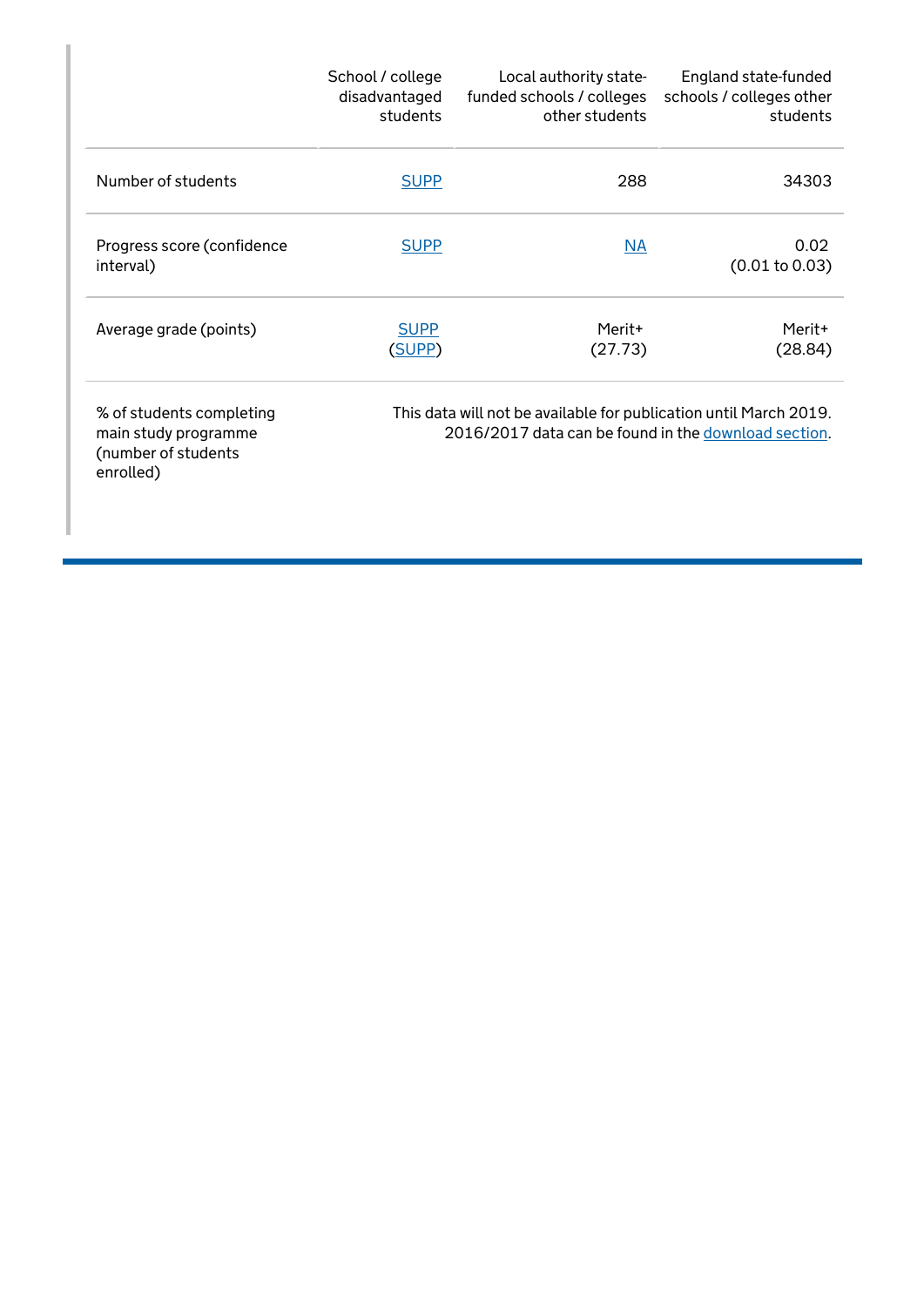# English and maths

### [English and maths](javascript:)

These scores show how much progress students at this school or college made in English and maths qualifications such as GCSE re-takes, between the end of  $key$  stage  $4$  and the end of the 16 to 18 phase of education. A positive score means that, on average, students got higher grades at 16 to 18 than at key stage 4. A negative score means that, on average, students got lower grades than at key stage 4. Students are included in these measures if they did not achieve a grade 4 or higher in their GCSE or equivalent by the end of key stage 4 in that subject. For further details, see the 16 to 18 Accountability Technical Guide.

|                                                 | Number of<br>students | School /<br>college | Local authority state-funded<br>schools / colleges | England all<br>schools / colleges |
|-------------------------------------------------|-----------------------|---------------------|----------------------------------------------------|-----------------------------------|
| English average progress                        | $\overline{2}$        | <b>SUPP</b>         | $-0.24$                                            | 0.06                              |
| % entering an approved<br>English qualification |                       | <b>SUPP</b>         | 76.8%                                              | 81.1%                             |
| Maths average progress                          | 10                    | 0.30                | $-0.15$                                            | 0.05                              |
| % entering an approved<br>maths qualification   |                       | <b>SUPP</b>         | 74.3%                                              | 83.4%                             |

### ▼ [Disadvantaged students](javascript:)

Disadvantaged students are those who attract pupil premium funding at the end of key stage 4 meaning students claiming free school meals at any point in the previous 6 years, students in care, and those who left care through adoption or another formal route. The performance of disadvantaged students is compared with the local authority and the England average for 'othe where other means non-disadvantaged students.

|                                                  | School / college<br>disadvantaged<br>students | Local authority state-funded<br>schools / college other<br>students | England state-funded<br>schools / colleges other<br>students |
|--------------------------------------------------|-----------------------------------------------|---------------------------------------------------------------------|--------------------------------------------------------------|
| Number of<br>students in<br>scope for<br>English | N <sub>E</sub>                                | 278                                                                 | 65157                                                        |
| Average<br>progress in<br>English                | NE                                            | $-0.13$                                                             | 0.17                                                         |
| Number of<br>students in                         | <b>SUPP</b>                                   | 370                                                                 | 84373                                                        |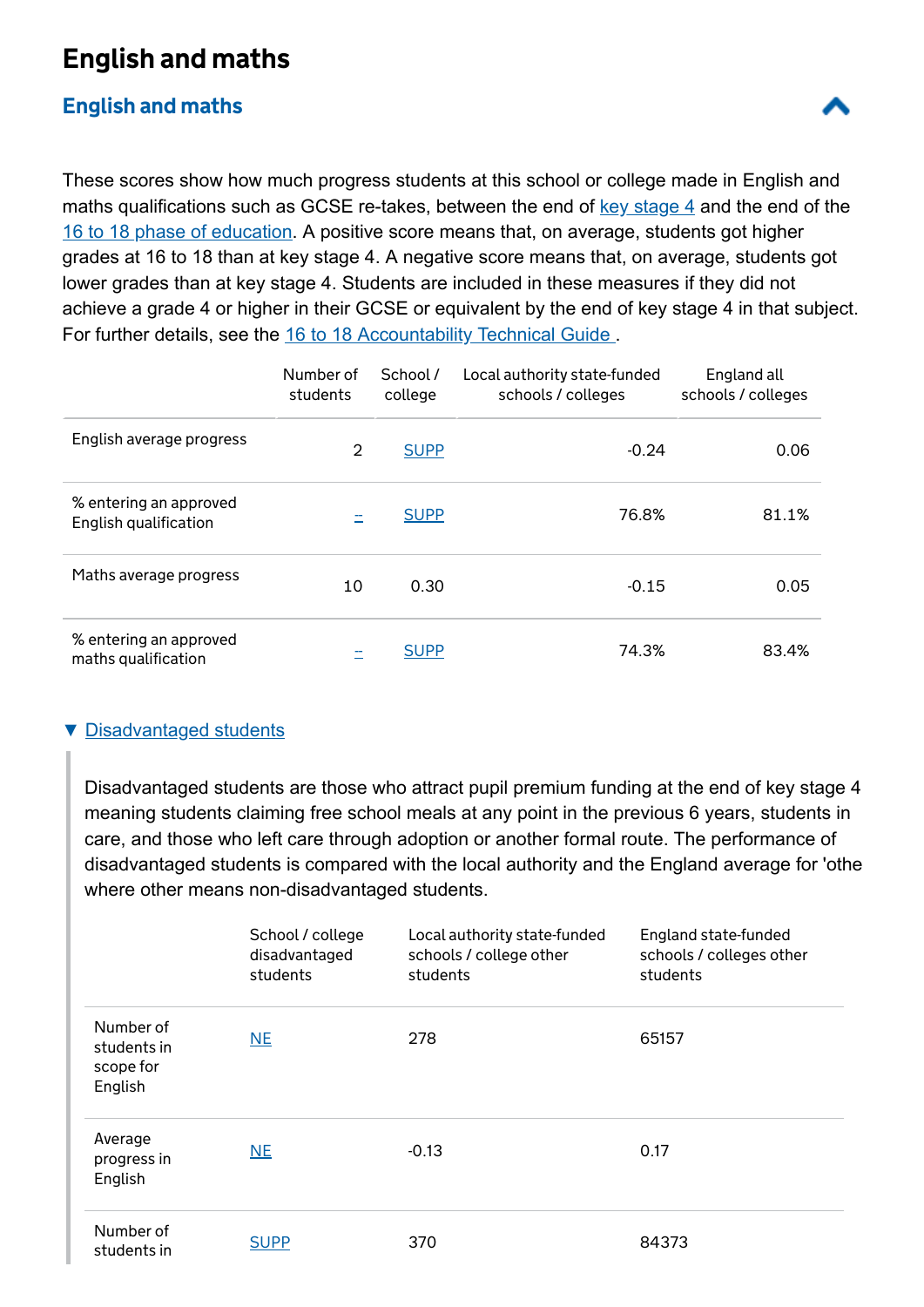| scope for<br>maths              |             |         |      |  |
|---------------------------------|-------------|---------|------|--|
| Average<br>progress in<br>maths | <b>SUPP</b> | $-0.02$ | 0.13 |  |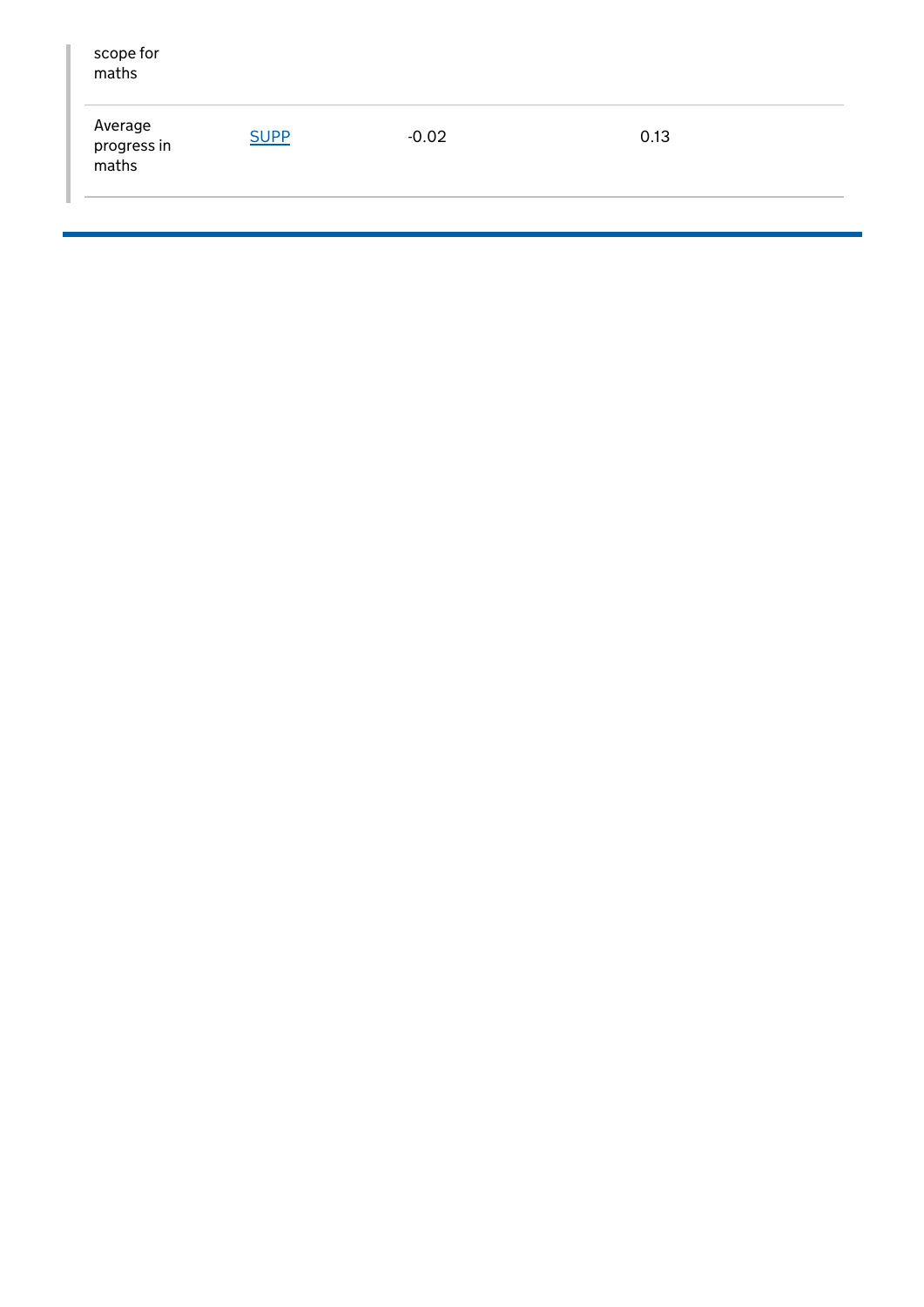# Student destinations

### **Student destinations** [\(education and employment after 16 to 18\)](javascript:)



# **Students staying in education or employment for at least 2 terms after 16 to 18 (level 3) study**

Students finishing 16 to 18 study who either stayed in education or went into employment from October to March the following year, or stayed in an apprenticeship for at least 6 months. The data published in January 2019 is for students who finished level 3 (A levels or other level 3 qualifications) 16 to 18 study in 2016, which is the most recent data currently available. For further details, see the [16 to 18 Accountability Technical Guide](https://www.gov.uk/government/collections/school-performance-tables-about-the-data)

Number of students: 105



### [Show breakdown of where students have gone on to education or employment](javascript:)

| Students continuing in education                                                                                                                                                                                               | School<br>college | Local<br>authority<br>state-<br>funded<br>schools<br>colleges | England<br>state-<br>funded<br>schools<br>colleges |
|--------------------------------------------------------------------------------------------------------------------------------------------------------------------------------------------------------------------------------|-------------------|---------------------------------------------------------------|----------------------------------------------------|
| Students staying in education for at least 2 terms after 16 to 18 study                                                                                                                                                        | 55%               | 62%                                                           | 61%                                                |
| Students finishing 16 to 18 study who stayed in education<br>from October to March the following year, including at UK<br>universities, and further education colleges and other<br>settings in England.                       |                   |                                                               |                                                    |
| Higher education (level 4 and above)                                                                                                                                                                                           | 46%               | 55%                                                           | 50%                                                |
| Students studying towards first degrees and level 4 or 5<br>technical qualifications at universities and other higher<br>education institutions in the UK, alternative providers and<br>further education colleges in England. |                   |                                                               |                                                    |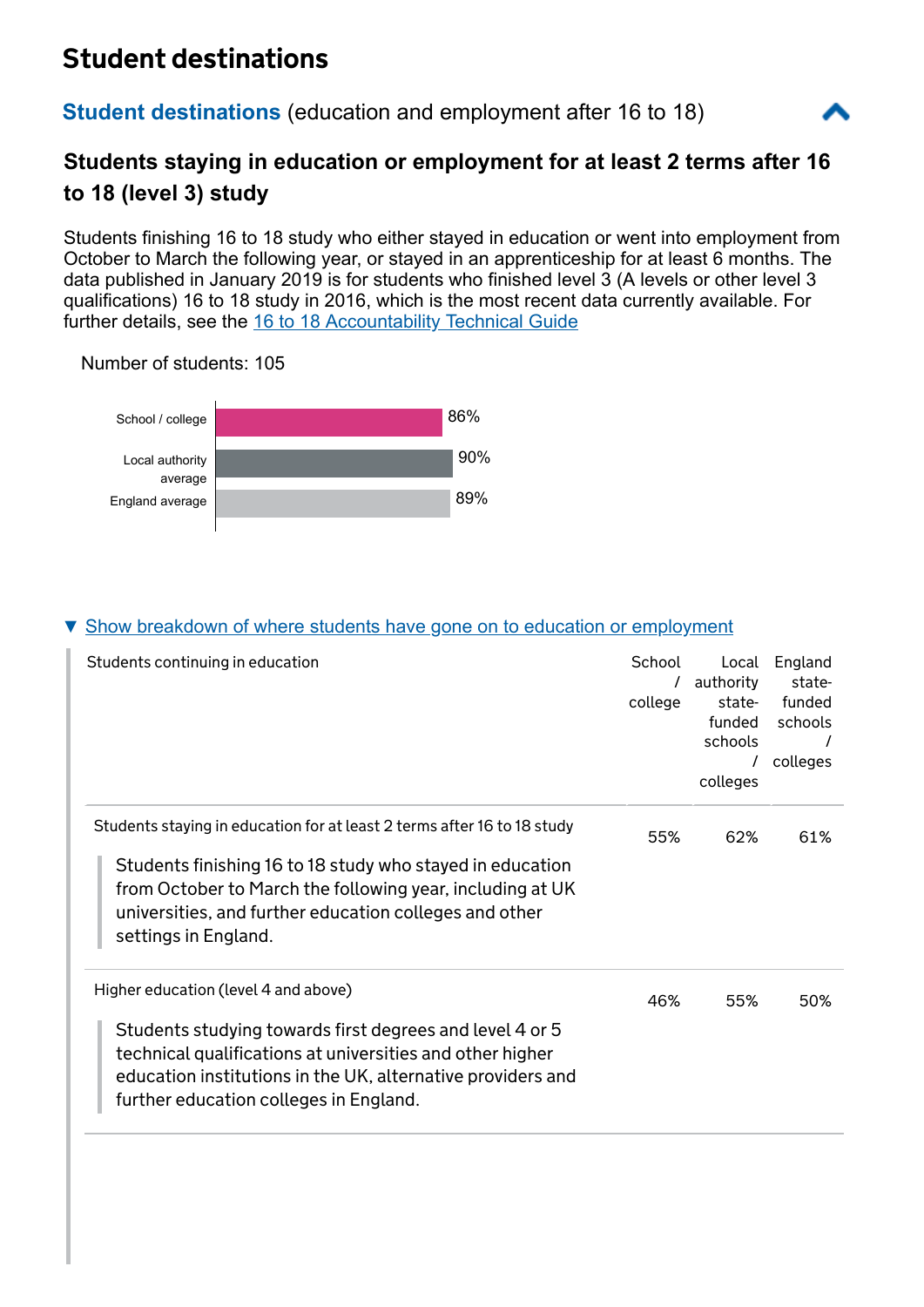| School<br>college | Local<br>authority<br>state-<br>funded<br>schools<br>T<br>colleges | England<br>state-<br>funded<br>schools<br>colleges |
|-------------------|--------------------------------------------------------------------|----------------------------------------------------|
| 18%               | 18%                                                                | 17%                                                |
|                   |                                                                    |                                                    |
| 14%               | 15%                                                                | 12%                                                |
|                   |                                                                    |                                                    |
| 0%                | 1%                                                                 | 1%                                                 |
| 28%               | 37%                                                                | 34%                                                |
|                   |                                                                    |                                                    |
| 6%                | 4%                                                                 | 7%                                                 |
|                   |                                                                    |                                                    |
| 4%                | 2%                                                                 | 3%                                                 |
|                   |                                                                    |                                                    |
|                   |                                                                    |                                                    |

Students entering apprenticeships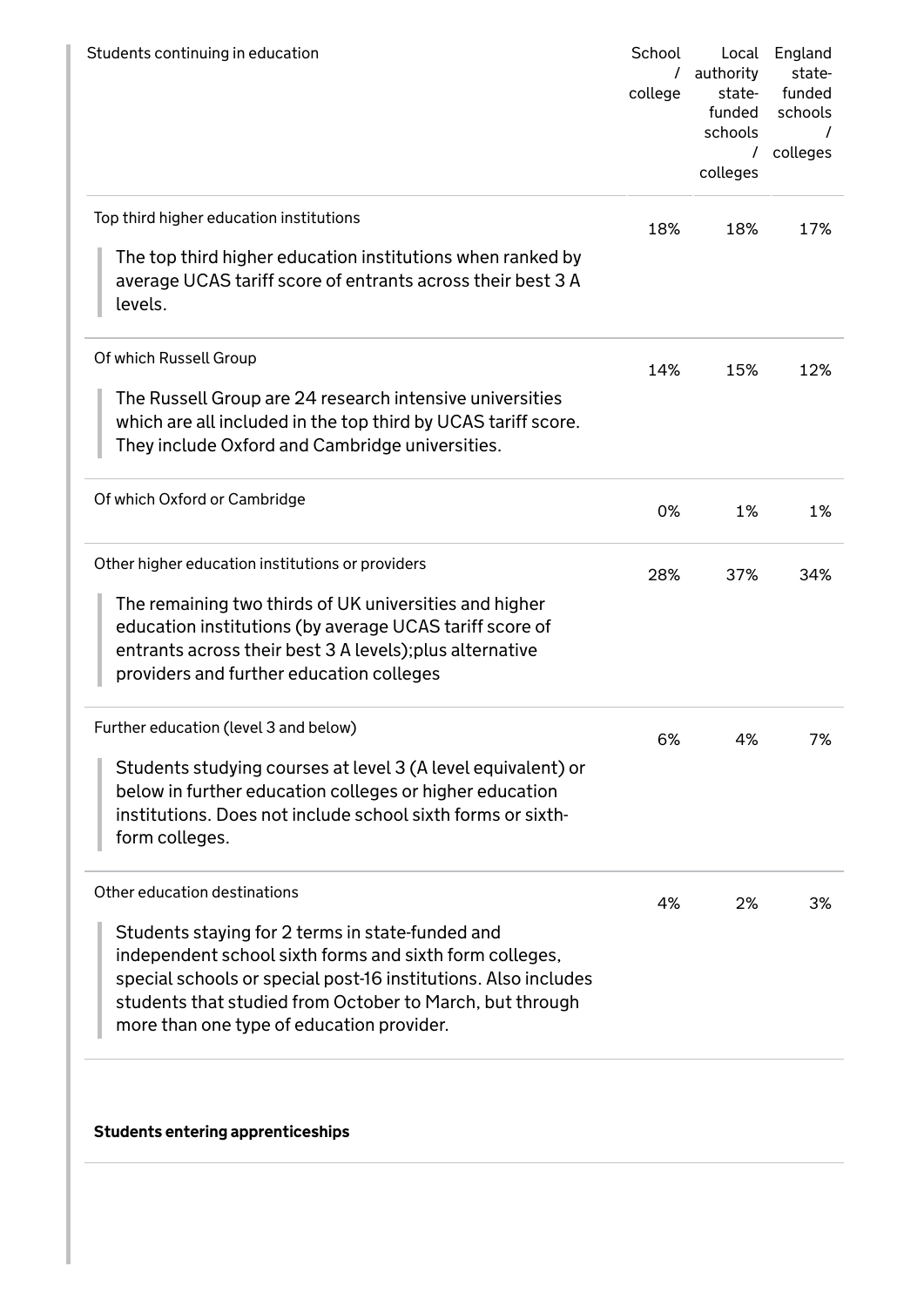| Students continuing in education                                                                                                                                                                                                                                                      | School<br>college | Local<br>authority<br>state-<br>funded<br>schools<br>colleges | England<br>state-<br>funded<br>schools<br>colleges |
|---------------------------------------------------------------------------------------------------------------------------------------------------------------------------------------------------------------------------------------------------------------------------------------|-------------------|---------------------------------------------------------------|----------------------------------------------------|
| Students staying in apprenticeships for at least 6 months after 16 to 18<br>study                                                                                                                                                                                                     | 8%                | 8%                                                            | 6%                                                 |
| Students who started an apprenticeship at any point in the<br>year and continued it for at least 6 months.                                                                                                                                                                            |                   |                                                               |                                                    |
| <b>Students entering employment</b>                                                                                                                                                                                                                                                   |                   |                                                               |                                                    |
| Students staying in employment for at least 2 terms after 16 to 18 study                                                                                                                                                                                                              | 23%               | 21%                                                           | 22%                                                |
| Students finishing 16 to 18 study who did not stay in<br>education or apprenticeships for 2 full terms but were in<br>employment in the UK from October to March the following<br>year. Pupils with a combination of education and<br>employment making up 2 terms are also included. |                   |                                                               |                                                    |

#### Other

| Students not in education or employment for at least 2 terms after 16 to 18<br>study                                                                                                                                                                                                                                                                                                                                                            | 10% | 7% | 7% |
|-------------------------------------------------------------------------------------------------------------------------------------------------------------------------------------------------------------------------------------------------------------------------------------------------------------------------------------------------------------------------------------------------------------------------------------------------|-----|----|----|
| Students finishing 16 to 18 study who did not stay in<br>education or employment for at least 2 terms. They may<br>have been enrolled on a course or employed for part of this<br>time, but did not sustain this activity, or claimed out-of-work<br>benefits during the year.                                                                                                                                                                  |     |    |    |
| Destination unknown                                                                                                                                                                                                                                                                                                                                                                                                                             | 5%  | 3% | 4% |
| Students finishing 16 to 18 study who had no participation in<br>education or employment found from October to March the<br>following year. Possible reasons for this could be that the<br>young person was:<br>not in education, employment or training<br>٠<br>living, working or studying overseas<br>undertaking activity other than paid employment or study in the<br>٠<br>UK<br>not successfully matched to a record in our data sources |     |    |    |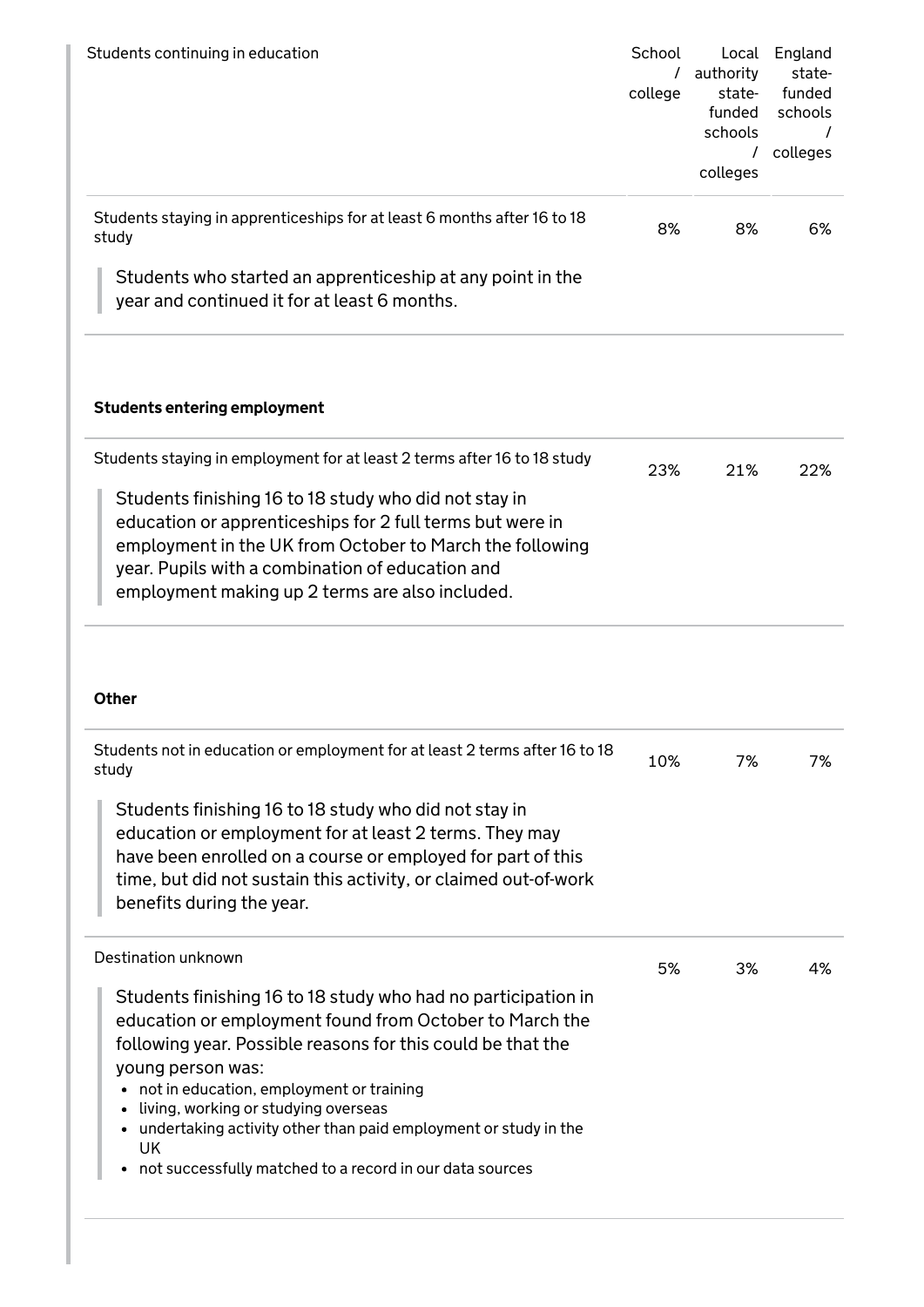| Students continuing in education | School  | Local     | England  |
|----------------------------------|---------|-----------|----------|
|                                  |         | authority | state-   |
|                                  | college | state-    | funded   |
|                                  |         | funded    | schools  |
|                                  |         | schools   |          |
|                                  |         |           | colleges |
|                                  |         | colleges  |          |
|                                  |         |           |          |
|                                  |         |           |          |

#### Additional destinations

| UCAS deferred entries to higher education institutions                                                                                                                                                                                     | 8% | 4% | 4% |
|--------------------------------------------------------------------------------------------------------------------------------------------------------------------------------------------------------------------------------------------|----|----|----|
| Students reported by UCAS as having accepted a deferred<br>place at a UK university for 2017/18. Students are also<br>reported according to their activity in the 2016/17 academic<br>year, for example employment or destination unknown. |    |    |    |

#### ▼ [Disadvantaged students](javascript:)

Disadvantaged students are those who attract pupil premium funding at the end of key stage 4. Th includes students claiming free school meals at any point in the previous 6 years, students in care, and those who left care through adoption or another formal route.The performance of disadvantaged students is compared with the local authority and the England average for 'other', where other means non - disadvantaged students.<br>Overall Overall and the contract of the contract of the contract of the contract of the School / Local England

| Overall                                                                                                                                                                                    | JUIUUL <i>I</i> | Lucal     | Luylanu  |
|--------------------------------------------------------------------------------------------------------------------------------------------------------------------------------------------|-----------------|-----------|----------|
|                                                                                                                                                                                            | college         | authority | state-   |
|                                                                                                                                                                                            | disadvantaged   | state-    | funded   |
|                                                                                                                                                                                            | students        | funded    | schools  |
|                                                                                                                                                                                            |                 | schools   |          |
|                                                                                                                                                                                            |                 |           | colleges |
|                                                                                                                                                                                            |                 | colleges  | other    |
|                                                                                                                                                                                            |                 | other     | students |
|                                                                                                                                                                                            |                 | students  |          |
|                                                                                                                                                                                            |                 |           |          |
| Students staying in employment or education for at least 2 terms<br>after 16 to 18 study                                                                                                   | 75%             | 91%       | 90%      |
| Students finishing 16 to 18 study who stayed in<br>education or went into employment from October to<br>March the following year, or stayed in an<br>apprenticeship for at least 6 months. |                 |           |          |

#### Students continuing in education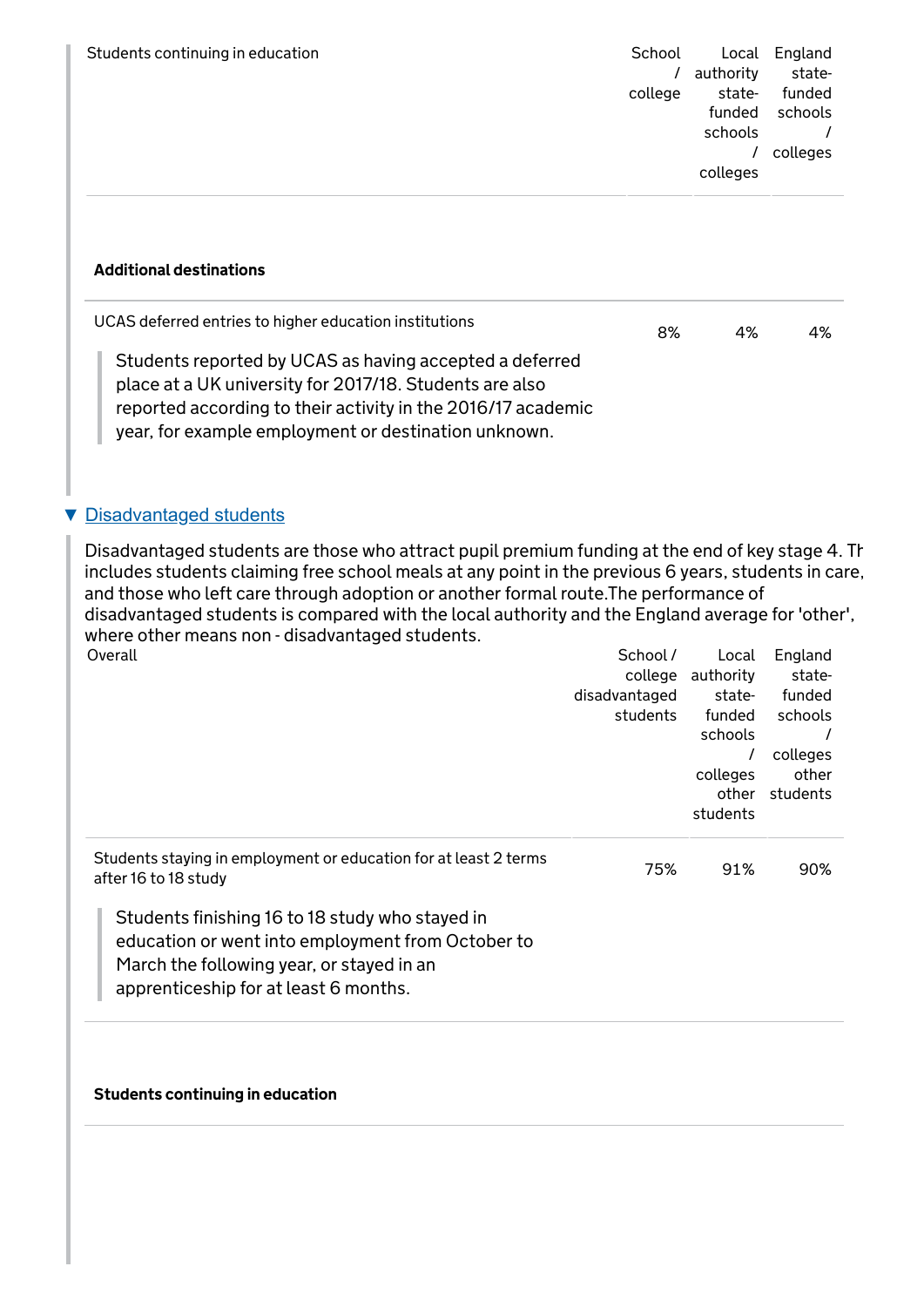| Overall                                                                                                                                                                                                                                                                       | School /<br>college<br>disadvantaged<br>students | Local<br>authority<br>state-<br>funded<br>schools<br>$\prime$<br>colleges<br>other<br>students | England<br>state-<br>funded<br>schools<br>colleges<br>other<br>students |
|-------------------------------------------------------------------------------------------------------------------------------------------------------------------------------------------------------------------------------------------------------------------------------|--------------------------------------------------|------------------------------------------------------------------------------------------------|-------------------------------------------------------------------------|
| Students staying in education for at least 2 terms after 16 to 18<br>study                                                                                                                                                                                                    | <b>SUPP</b>                                      | 63%                                                                                            | 61%                                                                     |
| Students finishing 16 to 18 study who stayed in<br>education from October to March the following year,<br>including at UK universities, and further education<br>colleges and other settings in England.                                                                      |                                                  |                                                                                                |                                                                         |
| Higher education (level 4 and above)                                                                                                                                                                                                                                          | <b>SUPP</b>                                      | 57%                                                                                            | 51%                                                                     |
| Students studying towards first degrees and level 4<br>or 5 technical qualifications at universities and other<br>higher education institutions in the UK, alternative<br>providers and further education colleges in England.                                                |                                                  |                                                                                                |                                                                         |
| Top third higher education institutions                                                                                                                                                                                                                                       | <b>SUPP</b>                                      | 20%                                                                                            | 19%                                                                     |
| The top third higher education institutions when<br>ranked by average UCAS tariff score of entrants<br>across their best 3 A levels.                                                                                                                                          |                                                  |                                                                                                |                                                                         |
| Of which Russell Group                                                                                                                                                                                                                                                        | <b>SUPP</b>                                      | 16%                                                                                            | 13%                                                                     |
| The Russell Group are 24 research intensive<br>universities which are all included in the top third by<br>UCAS tariff score. They include Oxford and<br>Cambridge universities.                                                                                               |                                                  |                                                                                                |                                                                         |
| Of which Oxford or Cambridge                                                                                                                                                                                                                                                  | 0%                                               | 1%                                                                                             | 1%                                                                      |
| Other higher education institutions or providers<br>The remaining two thirds of UK universities and<br>higher education institutions (by average UCAS tariff<br>score of entrants across their best 3 A levels); plus<br>alternative providers and further education colleges | <b>SUPP</b>                                      | 37%                                                                                            | 33%                                                                     |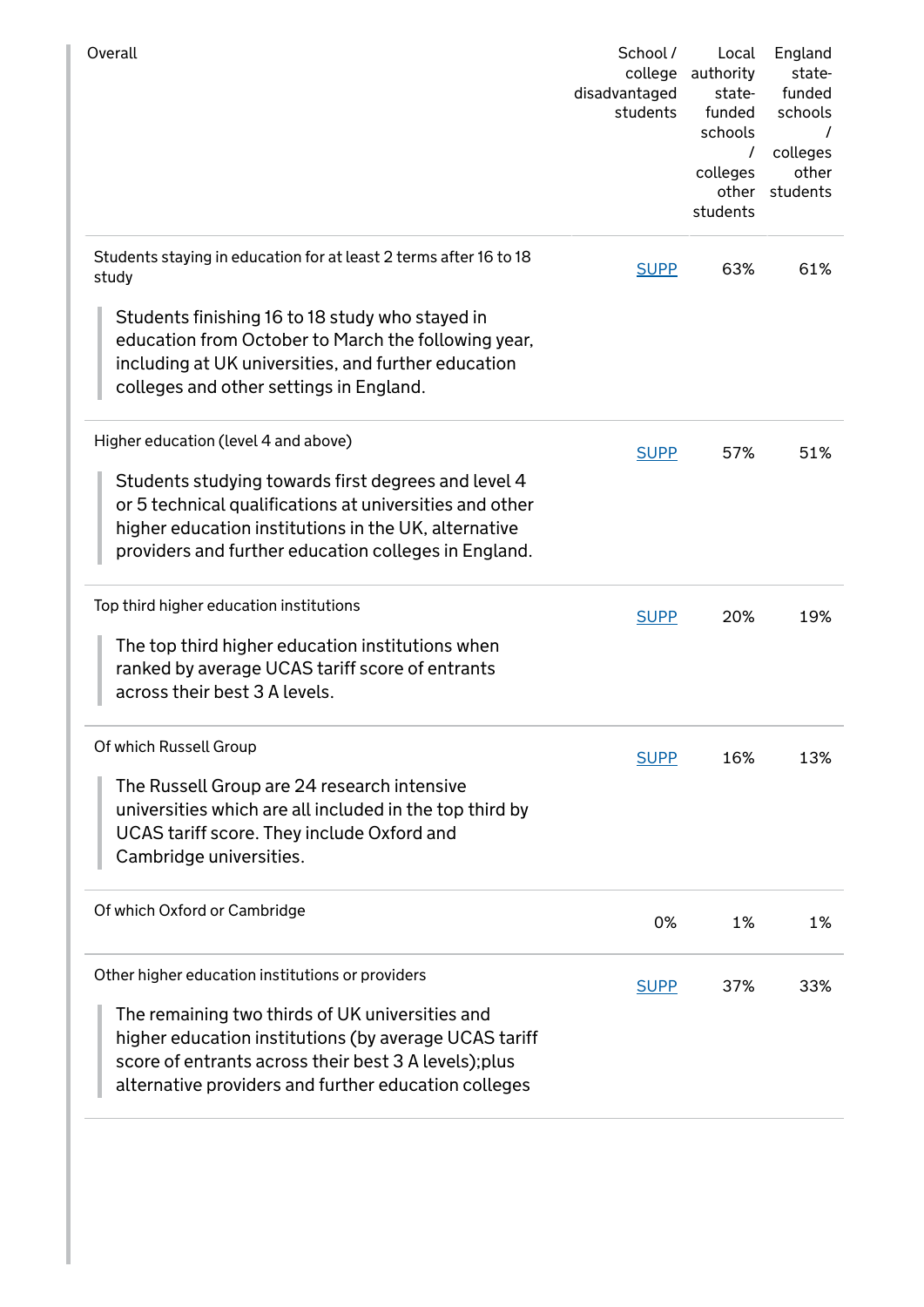|                                                                                                                                                                                                                                                                                                                           | School /<br>college<br>disadvantaged<br>students | Local<br>authority<br>state-<br>funded<br>schools<br>$\prime$<br>colleges<br>students | England<br>state-<br>funded<br>schools<br>colleges<br>other<br>other students |
|---------------------------------------------------------------------------------------------------------------------------------------------------------------------------------------------------------------------------------------------------------------------------------------------------------------------------|--------------------------------------------------|---------------------------------------------------------------------------------------|-------------------------------------------------------------------------------|
| Further education (level 3 and below)<br>Students studying courses at level 3 (A level<br>equivalent) or below in further education colleges or<br>higher education institutions. Does not include<br>school sixth forms or sixth-form colleges.                                                                          | <b>SUPP</b>                                      | 4%                                                                                    | 7%                                                                            |
| Other education destinations<br>Students staying for 2 terms in state-funded and<br>independent school sixth forms and sixth form<br>colleges, special schools or special post-16<br>institutions. Also includes students that studied from<br>October to March, but through more than one type of<br>education provider. | 0%                                               | 2%                                                                                    | 3%                                                                            |
| <b>Students entering apprenticeships</b>                                                                                                                                                                                                                                                                                  |                                                  |                                                                                       |                                                                               |
| Students staying in apprenticeships for at least 6 months after 16<br>to 18 study<br>Students who started an apprenticeship at any point<br>in the year and continued it for at least 6 months.                                                                                                                           | <b>SUPP</b>                                      | 8%                                                                                    | 7%                                                                            |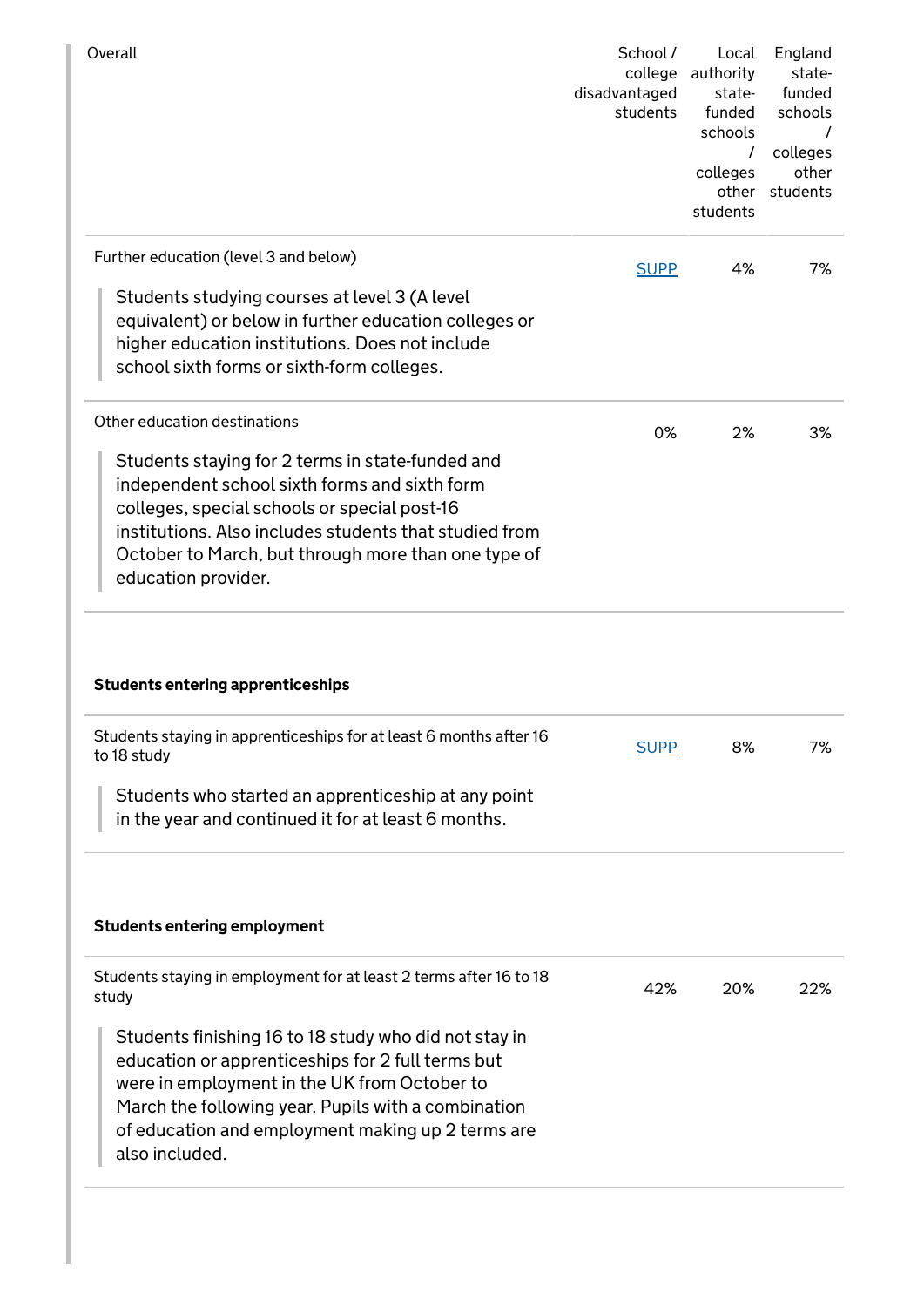| Overall | School /<br>college | Local<br>authority | England<br>state- |
|---------|---------------------|--------------------|-------------------|
|         |                     |                    |                   |
|         | disadvantaged       | state-             | funded            |
|         | students            | funded             | schools           |
|         |                     | schools            |                   |
|         |                     |                    | colleges          |
|         |                     | colleges           | other             |
|         |                     | other              | students          |
|         |                     | students           |                   |
|         |                     |                    |                   |

#### **Other**

| Students not in education or employment for at least 2 terms after<br>16 to 18 study                                                                                                                                                                                                                                                                                                                                                  | <b>SUPP</b> | 6% | 7% |
|---------------------------------------------------------------------------------------------------------------------------------------------------------------------------------------------------------------------------------------------------------------------------------------------------------------------------------------------------------------------------------------------------------------------------------------|-------------|----|----|
| Students finishing 16 to 18 study who did not stay in<br>education or employment for at least 2 terms. They<br>may have been enrolled on a course or employed for<br>part of this time, but did not sustain this activity, or<br>claimed out-of-work benefits during the year.                                                                                                                                                        |             |    |    |
| Destination unknown                                                                                                                                                                                                                                                                                                                                                                                                                   | <b>SUPP</b> | 3% | 4% |
| Students finishing 16 to 18 study who had no<br>participation in education or employment found from<br>October to March the following year. Possible<br>reasons for this could be that the young person was:<br>not in education, employment or training<br>living, working or studying overseas<br>undertaking activity other than paid employment or study<br>in the UK<br>not successfully matched to a record in our data sources |             |    |    |

#### Additional destinations

| UCAS deferred entries to higher education institutions                                                                                                                                                                                        | <b>NA</b> | ΝA | ΝA |
|-----------------------------------------------------------------------------------------------------------------------------------------------------------------------------------------------------------------------------------------------|-----------|----|----|
| Students reported by UCAS as having accepted a<br>deferred place at a UK university for 2017/18.<br>Students are also reported according to their activity<br>in the 2016/17 academic year, for example<br>employment or destination unknown. |           |    |    |